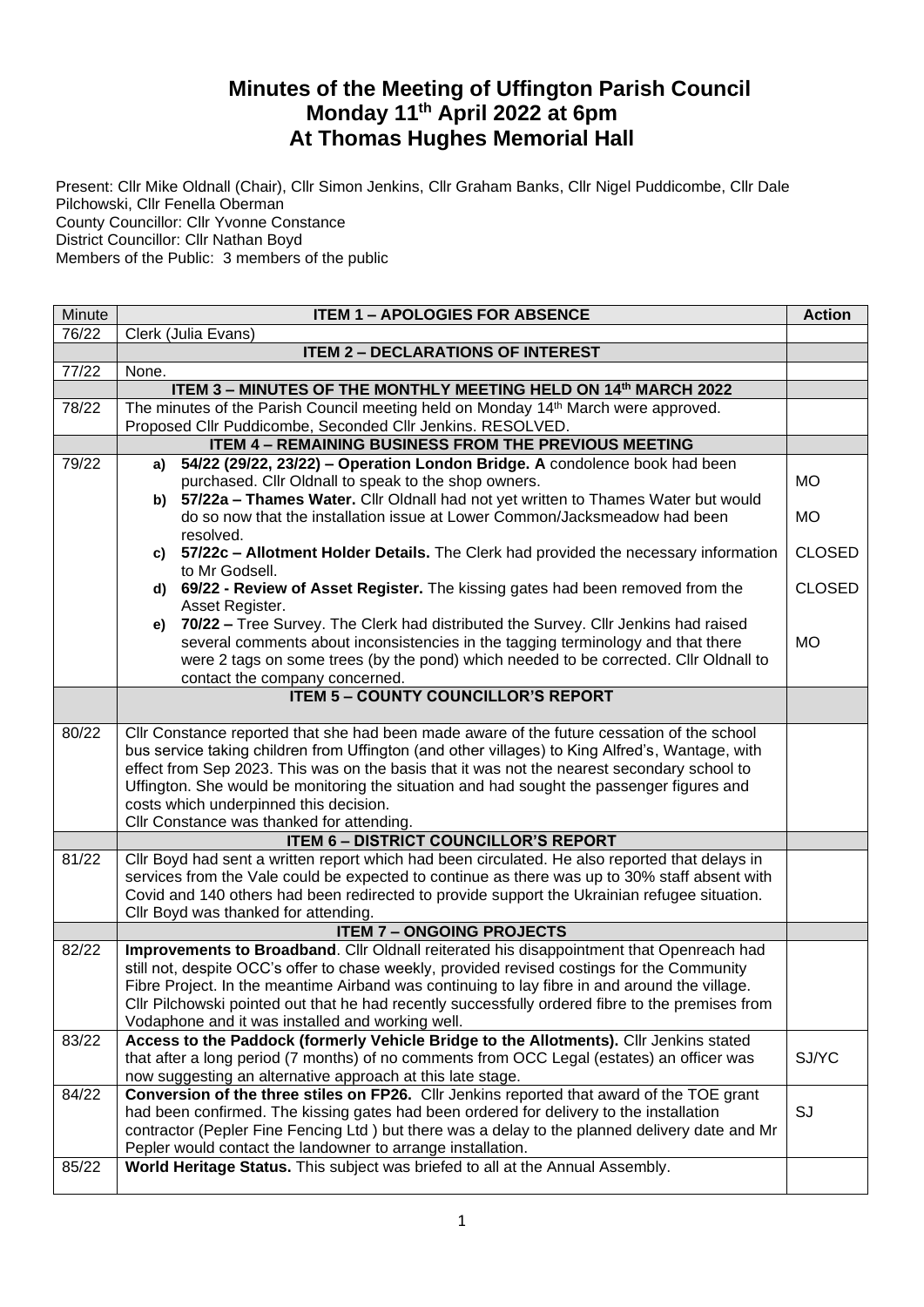|       |                                                                                                                                                                              | <b>ITEM 8 - PLANNING MATTERS</b>                                                                                                                                                 |           |  |  |
|-------|------------------------------------------------------------------------------------------------------------------------------------------------------------------------------|----------------------------------------------------------------------------------------------------------------------------------------------------------------------------------|-----------|--|--|
| 86/22 | New Applications to be considered:                                                                                                                                           |                                                                                                                                                                                  |           |  |  |
|       | a) P22/V0486/FUL - Symes Cottage, Broad Street. Single Storey rear extension.<br><b>Clerk</b><br>Recording the Parish Council response: response confirmed with no comments. |                                                                                                                                                                                  |           |  |  |
|       | Proposed Cllr Oberman, Seconded Cllr Jenkins. RESOLVED.                                                                                                                      |                                                                                                                                                                                  |           |  |  |
| 87/22 |                                                                                                                                                                              | To consider any new applications received since the publication of the agenda                                                                                                    |           |  |  |
|       | None                                                                                                                                                                         |                                                                                                                                                                                  |           |  |  |
| 88/22 |                                                                                                                                                                              | Update on outstanding planning applications:                                                                                                                                     |           |  |  |
|       |                                                                                                                                                                              |                                                                                                                                                                                  |           |  |  |
|       | a)                                                                                                                                                                           | P22/V0486/FUL - Moor Mill Barn Moor Mill Farm. Full planning application for<br>change of use of an agricultural barn to a dwelling, together with associated external           |           |  |  |
|       |                                                                                                                                                                              | alterations, Formation of a garden, provision of parking, installation of ground source                                                                                          |           |  |  |
|       |                                                                                                                                                                              | heat pump and mechanical ventilation with heat recovery (MVHR) unit, roof-mounted                                                                                                |           |  |  |
|       |                                                                                                                                                                              | solar panels and boundary treatment. Awaiting determination.                                                                                                                     |           |  |  |
|       | b)                                                                                                                                                                           | P22/V0090/LB - The Baker's Arms, High Street. To mount an additional wall                                                                                                        |           |  |  |
|       |                                                                                                                                                                              | mounted aluminium street name plate beneath and existing street name place                                                                                                       |           |  |  |
|       |                                                                                                                                                                              | containing additional information to side elevation of an existing building. Granted.<br>P22/V0010/HH - Broadway Farm. Revision to application P21/V0360/HH in order to          |           |  |  |
|       | C)                                                                                                                                                                           | create a detached annex. The proposal seeks planning permission to revise the                                                                                                    |           |  |  |
|       |                                                                                                                                                                              | previously agreed application to create an attached annex, to now make the annex                                                                                                 |           |  |  |
|       |                                                                                                                                                                              | detached from the rear of the garage, in effect moving the building by 1.5m and                                                                                                  |           |  |  |
|       |                                                                                                                                                                              | establish a walkway in between the two buildings. The purpose will remain the same                                                                                               |           |  |  |
|       |                                                                                                                                                                              | as will the materials being used. Granted.                                                                                                                                       |           |  |  |
|       |                                                                                                                                                                              | d) P21/V3056/HH - 9 Jacksmeadow. Extension to existing fence (retrospective).<br>Awaiting determination. As agreed at the previous meeting, Cllr Oldnall had written to          |           |  |  |
|       |                                                                                                                                                                              | the desk officer to enquire about the delay. The reply stated "I have made my                                                                                                    |           |  |  |
|       |                                                                                                                                                                              | recommendation for refusal of the application for the higher fence at 9 Jacksmeadow,                                                                                             |           |  |  |
|       |                                                                                                                                                                              | Uffington, and am awaiting a manager to review the application and sign it off.                                                                                                  |           |  |  |
| 89/22 | a)                                                                                                                                                                           | Britchcombe Farm - No Planning Application Received to date. Cllr Jenkins                                                                                                        |           |  |  |
|       |                                                                                                                                                                              | briefed on this subject to all at the Annual Assembly.                                                                                                                           |           |  |  |
|       |                                                                                                                                                                              | <b>ITEM 9 - FINANCE</b>                                                                                                                                                          |           |  |  |
|       |                                                                                                                                                                              |                                                                                                                                                                                  |           |  |  |
| 90/22 | a)                                                                                                                                                                           | To approve March payments: Payments totalling £5523.31 were approved. This                                                                                                       |           |  |  |
|       |                                                                                                                                                                              | included the increased amount for the Old School Room (See 91/22) invoice.                                                                                                       | <b>MO</b> |  |  |
|       |                                                                                                                                                                              | Proposed: Cllr Puddicombe, seconded: Cllr Banks. RESOLVED. Cllr Oldnall to                                                                                                       |           |  |  |
|       |                                                                                                                                                                              | authorise the payments online.                                                                                                                                                   |           |  |  |
| 91/22 |                                                                                                                                                                              | <b>ITEM 10 - THE JUBILEE FIELD TRUST</b><br>a) Grass cutting. The Clerk had written to the Sports Club to confirm that they will be                                              |           |  |  |
|       |                                                                                                                                                                              | carrying out the grass cutting this year. The price originally quoted was within the                                                                                             |           |  |  |
|       |                                                                                                                                                                              | budget allocation but this had been followed up by a £50 increase due to fuel price                                                                                              | Clerk     |  |  |
|       |                                                                                                                                                                              | rises taking it over-budget. This revised price had been accepted as realistic and any                                                                                           |           |  |  |
|       |                                                                                                                                                                              | unbudgeted amount would be taken from EMR.                                                                                                                                       |           |  |  |
|       | b)                                                                                                                                                                           | Monthly play area inspection. Cllr Oberman reported that there were no issues in the<br>playground.                                                                              |           |  |  |
|       | C)                                                                                                                                                                           | Memorial Bench on Jubilee Field. Cllr Oberman showed a photo of the new bench to                                                                                                 |           |  |  |
|       |                                                                                                                                                                              | be installed. It was agreed that it should be installed, with a concrete base, in the area                                                                                       | FO.       |  |  |
|       |                                                                                                                                                                              | where the old (Waitrose) bench had stood. Cllr Oberman to liaise with the donor when                                                                                             |           |  |  |
|       |                                                                                                                                                                              | the bench was ready for installation.                                                                                                                                            |           |  |  |
|       | d)                                                                                                                                                                           | Applications to use the field. None.<br><b>ITEM 11 - OSR UPDATE</b>                                                                                                              |           |  |  |
| 92/22 | <b>OSR Update</b>                                                                                                                                                            |                                                                                                                                                                                  |           |  |  |
|       |                                                                                                                                                                              | a) Repairs. Cllr Puddicombe reported that Mr Hawkins had commenced work on the Old                                                                                               | NP        |  |  |
|       |                                                                                                                                                                              | School Room but had quickly discovered a serious additional problem with the wall                                                                                                |           |  |  |
|       |                                                                                                                                                                              | under the windowsill which needed to be repaired before the planned replastering                                                                                                 |           |  |  |
|       |                                                                                                                                                                              | could take place. This additional repair had been authorised out of committee in order<br>to allow the work to proceed without a more costly revisit and the additional cost was |           |  |  |
|       |                                                                                                                                                                              | included in the amount authorised (£1502.40) under Item 9. The repair to the window                                                                                              |           |  |  |
|       |                                                                                                                                                                              | would commence shortly.                                                                                                                                                          |           |  |  |
|       |                                                                                                                                                                              | <b>ITEM 12 - ANNUAL / QUARTERLY REVIEWS</b>                                                                                                                                      |           |  |  |
| 93/22 | None.                                                                                                                                                                        |                                                                                                                                                                                  |           |  |  |
| 94/22 | a)                                                                                                                                                                           | <b>ITEM 13 - UPKEEP (INC. WATERCOURSES)</b><br>Village Stream. The stream continued to run well.                                                                                 |           |  |  |